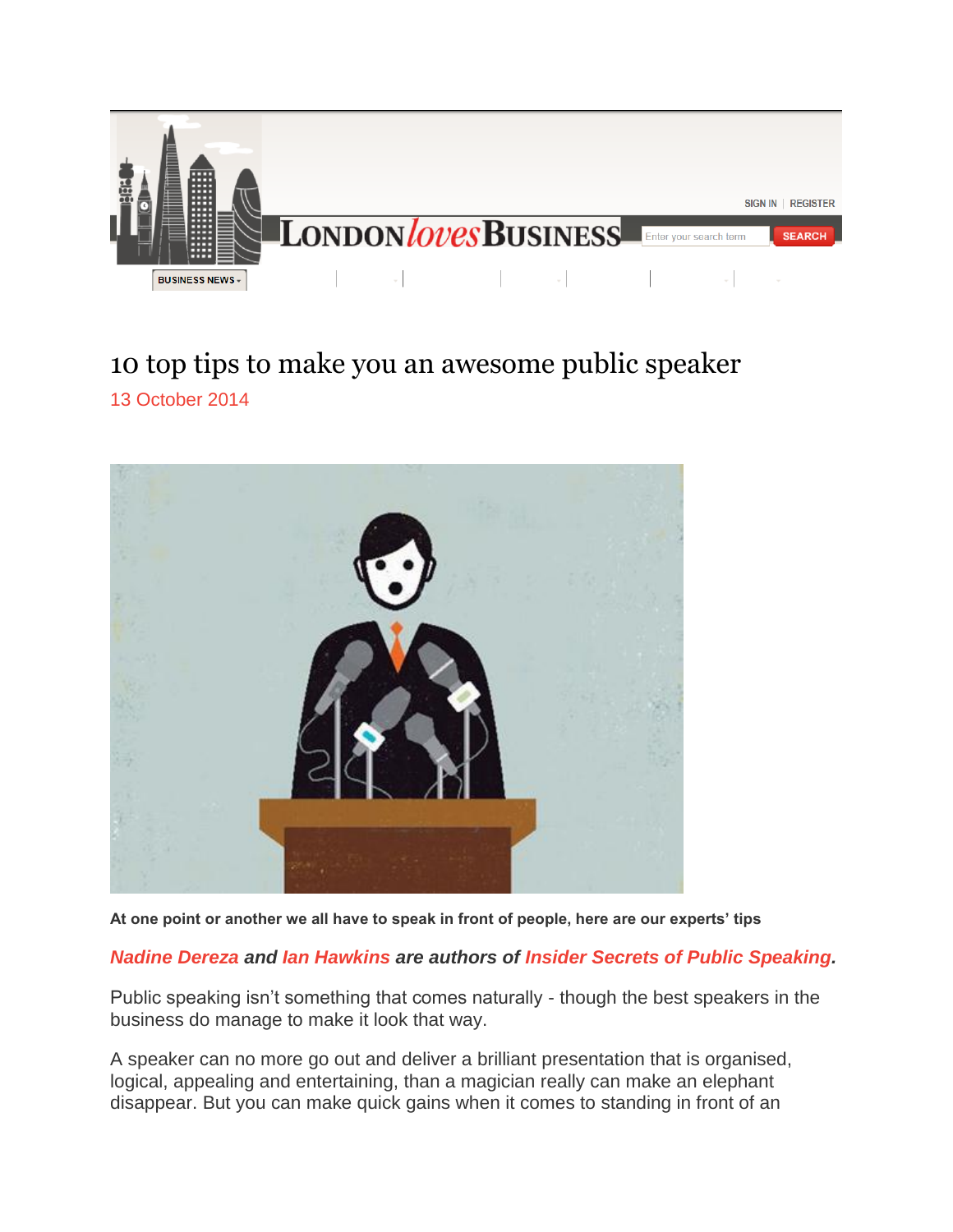audience, whether you're speaking at an internal conference, presenting to shareholders, or pitching for business to potential clients.

If would like to deliver a better presentation or a speech, you just need to remember our Three Golden Principles - Authority, Authenticity and Audience - and we have expanded them here to 10 top tips.

#### **Authority**

It's really important for you to have authority when you are on stage. Public speaking is an act of leadership. Although you don't want to come across as a demagogue, be very careful about letting anything undermine your authority.

## **1 Know what you are talking about**

You should know more about the subject than you have put in your speech. You should be at ease with the subject matter. You are an expert on the topic, and your opinion matters.

## **2 Don't apologise**

If you open with an apology for being under-prepared, you will get off to a bad start. "Why didn't you prepare more?" the audience will ask. If the nerves start to take hold, they will affect your ability to communicate, the audience will stop listening to you and they will start worrying about your welfare.

## **3 Be in charge of the space**

Try not to get anchored behind a lectern if you have a large space you can walk around. Arrive early to check the sound and lights are all as they should be - there is nothing that distracts more from the smooth running of a speech than feedback from a microphone or a PowerPoint remote control that doesn't quite work as it should. With all technology, have a contingency plan in case it breaks down.

## **Authenticity**

You want to be the best version of yourself, not a second-rate copy of someone else. Audiences like to feel that they've been let in to see the 'real' you. Get rid of the idea of what a 'good speaker' does, and ask yourself what you should be doing. Good speakers are themselves.

## **4 Be yourself**

Everyone else is taken. What do people like about you? What are the qualities that attract people to you? Play to your strengths. If you don't think you're naturally funny, don't open with a joke.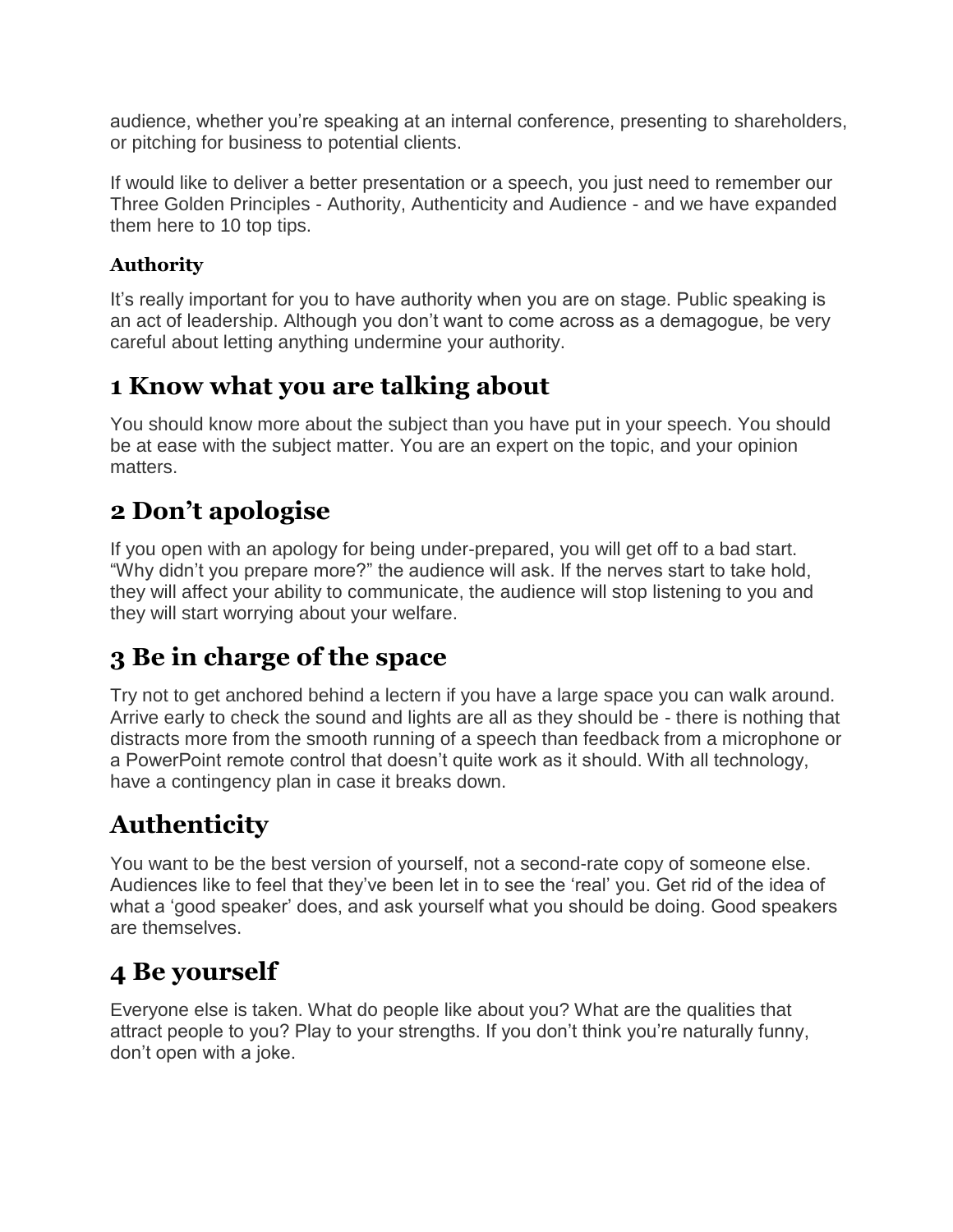## **5 Review footage**

Watching yourself back is a really fast way of improving your presentation skills. We all have unconscious habits that we adopt when under pressure, and it isn't until we look back at ourselves that we realise just how distracting all that cuff-tugging and hair touching can be to the audience. Watch with the sound down, listen without watching and take notes. You will learn a lot about yourself.

### **6 Use your nervous energy for good**

Nervousness can make the best of us tongue-tied and fog-brained. Shift the focus from yourself, and turn that nervous energy into enthusiasm for delivering your presentation because a small hit of adrenaline is a useful way of keeping your energy levels up.

#### **Audience**

The most important people in a presentation are the audience. As the speaker you have a job to do - to present information to the audience so that it is useful to them. It's really not about you.

## **7 Respond to the needs of the audience**

This can be as simple as keeping to time, or being aware that you are delivering the first presentation after lunch, and the audience would rather be having a siesta, so do something different that will engage them: have a panel discussion, get them to discuss a topic at their tables in groups, or write post-it notes on an ideas wall - anything that lets people go at their own pace and doesn't tax the attention too much.

## **8 Make your presentation appeal to the people in the audience**

You can't please everyone all the time, but think about who you are talking to. If they want facts, that's what you give them. If they want personal stories, open your heart. If you have a mixed audience, you should aim to present enough different sorts of information to please as many people as you can.

### **9 It's a conversation not a speech**

Audiences are not passively sitting there and letting your words wash over them - or they shouldn't be. They will respond to what you are saying and, if you can pick up on this, you will find the speech turning into a conversation. If they respond with skepticism to something you've said, you might want to add another example or statistic. If they laugh with you, it means they are on your side.

# **10 Enjoy it**

There is absolutely no harm in having a good time on stage. Audiences respond well to it, you feel better for having had a good time and you will have that indefinable "something" about you that says "I should be here". Even if your presentation is on a